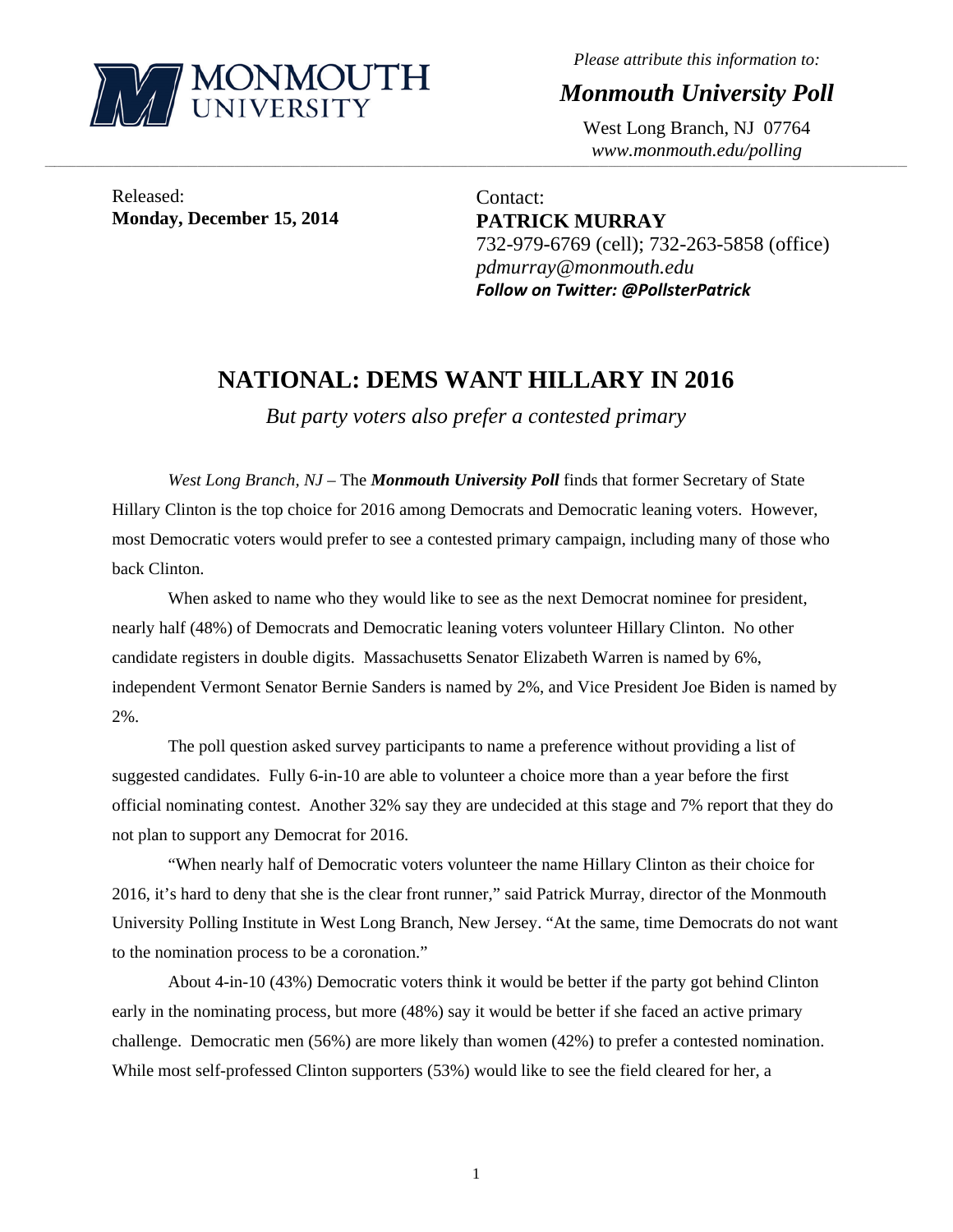significant number (41%) would actually like to see their favored candidate face an active challenge for the nomination.

 Clinton has almost universal appeal among Democratic voters – 82% have a favorable opinion of the former Secretary of State, U.S. Senator and First Lady. Just 11% hold an unfavorable view of her. Opinion of Vice President Joe Biden among his fellow Democrats is mixed – 46% have a favorable view and 32% have an unfavorable one. New York Governor Andrew Cuomo garners a 30% favorable to 22% unfavorable opinion among Democratic voters.

 Other potential presidential contenders asked about in the *Monmouth University Poll* are familiar to no more than a third of Democratic voters. These include Vermont Senator Bernie Sanders (22% favorable to 13% unfavorable), former Virginia Senator Jim Webb (11% favorable to 14% unfavorable), Maryland Governor Martin O'Malley (10% favorable to 13% unfavorable), and West Virginia Senator Joe Manchin (9% favorable to 14% unfavorable).

 Looking back to the last contested Democratic presidential nomination, few of the party faithful seem to feel regret at the outcome. Just 28% of Democratic voters feel things would have been better if Hillary Clinton had won the 2008 nomination. Most (59%) say things would have been about the same if she ended up as the nominee rather than Barack Obama. Only 7% say things would have been worse. Even among those who would like to see Clinton as the 2016 standard-bearer, 58% say things would not have been any different if she had won the nod in 2008 while 35% say things would have been better.

The *Monmouth University Poll* was conducted by telephone from December 10 to 14, 2014 with 1,008 adults in the United States. This release is based on a sample of 386 registered voters who identify themselves as Democrats or lean toward the Democratic Party. This sample has a margin of error of + 5.0 percent. The poll was conducted by the Monmouth University Polling Institute in West Long Branch, New Jersey.

*The questions referred to in this release are as follows:*  (\* Some columns may not add to 100% due to rounding.)

1. I know the 2016 election is far away, but who would you like to see as the Democratic nominee for president? *[LIST WAS NOT READ]*

|                                              | <b>TOTAL</b> |
|----------------------------------------------|--------------|
| <b>Hillary Clinton</b>                       | 48%          |
| Elizabeth Warren                             | 6%           |
| Joe Biden                                    | 2%           |
| <b>Bernie Sanders</b>                        | 2%           |
| Andrew Cuomo                                 | 1%           |
| Other                                        | 1%           |
| No one, do not want<br>Democrat as president | 7%           |
| Undecided                                    | 32%          |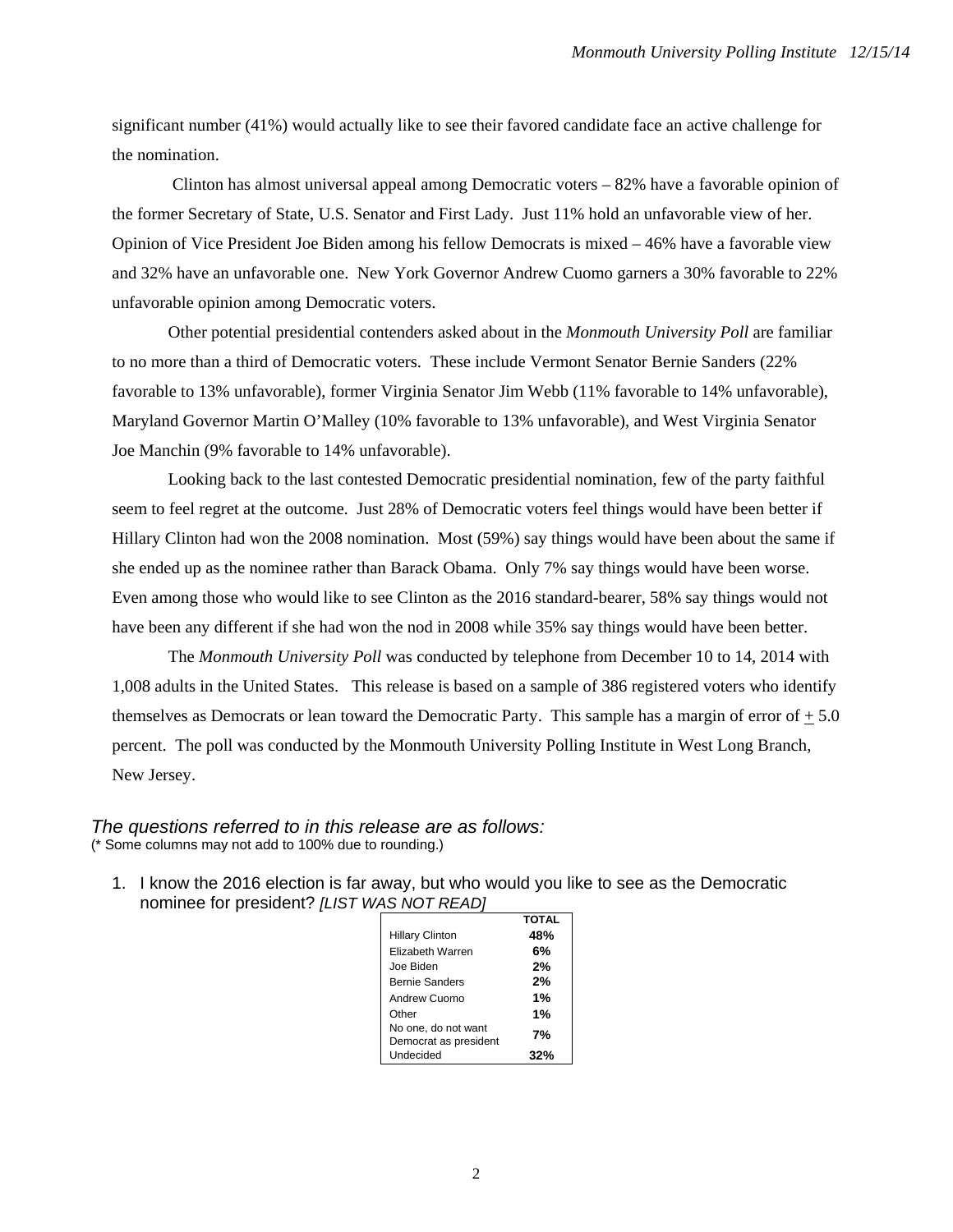2. I'm going to read you a few names of people who might run for president in 2016. Please tell me if your general impression of each is favorable or unfavorable, or if you don't really have an opinion. *[NAMES WERE ROTATED]*

|                                           | Favorable | Unfavorable | No opinion |
|-------------------------------------------|-----------|-------------|------------|
| Former Secretary of State Hillary Clinton | 82%       | 11%         | 7%         |
| Vice President Joe Biden                  | 46%       | 32%         | 22%        |
| Former Virginia Senator Jim Webb          | 11%       | 14%         | 75%        |
| Maryland Governor Martin O'Malley         | 10%       | 13%         | 77%        |
| Vermont Senator Bernie Sanders            | 22%       | 13%         | 65%        |
| New York Governor Andrew Cuomo            | 30%       | 22%         | 48%        |
| West Virginia Senator Joe Manchin         | 9%        | 14%         | 77%        |

3. Do you think it would be better if the Democrats got behind Hillary Clinton early in the nominating process or would it be better if there was an active primary challenge?

|                                    | <b>TOTAL</b> |
|------------------------------------|--------------|
| Better if Dems got behind Hillary  | 43%          |
| Better if active primary challenge | 48%          |
| (VOL) Don't know                   | 9%           |

4. Looking back to the 2008 election, do you think things would have been better, worse, or about the same if Hillary Clinton had won that election rather than Barack Obama?

|                  | <b>TOTAL</b> |
|------------------|--------------|
| <b>Better</b>    | <b>28%</b>   |
| Worse            | 7%           |
| About the same   | 59%          |
| (VOL) Don't know | 6%           |